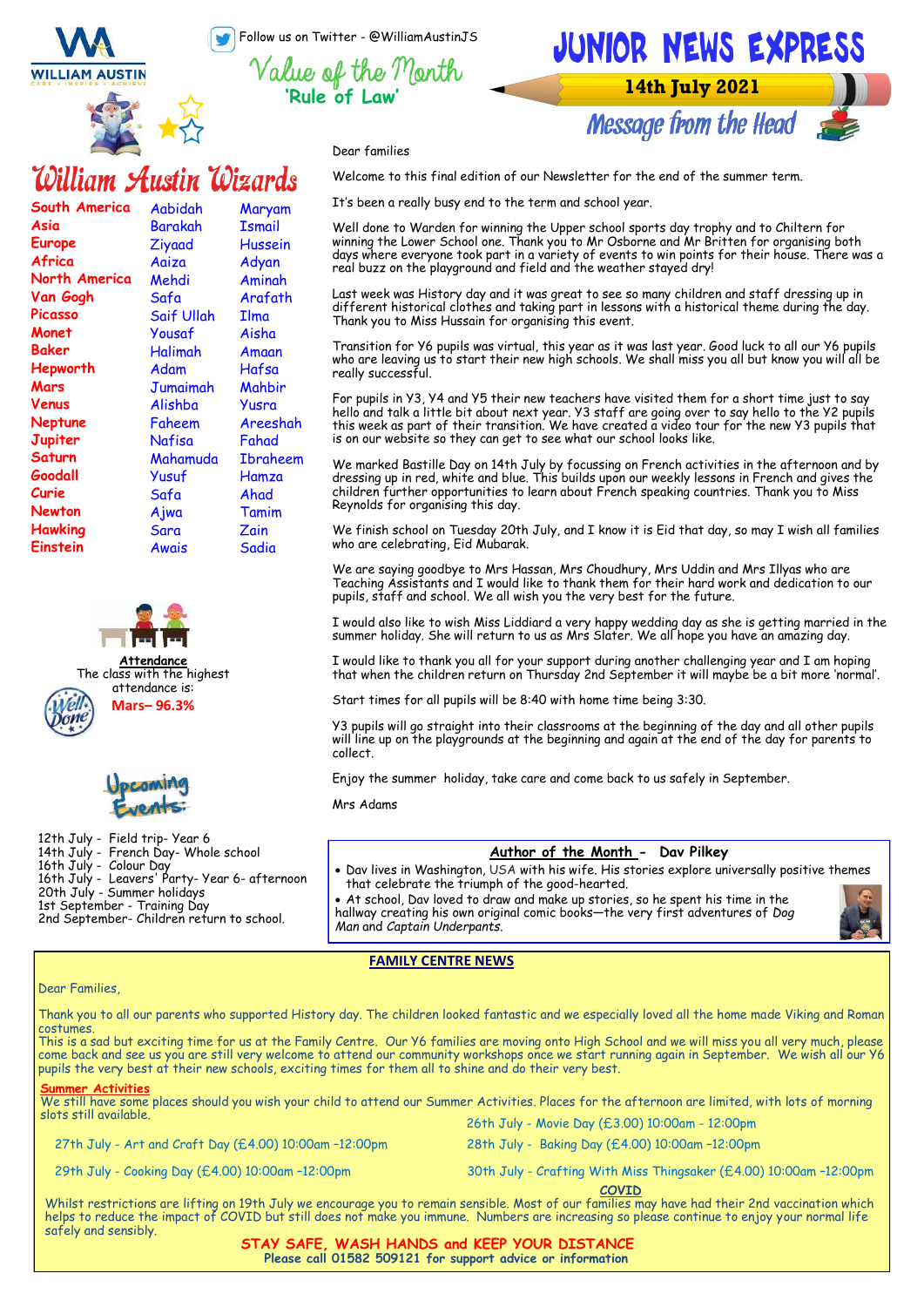## Take a look at this week's **WOW Work!**



## *Sara (Hawking)*



Ichose the Cartilever Bridge because it<br>creates an area for people and versicles<br>to travel on. When a load is added, the<br>top supports use a pulling gone and the<br>bottom supports use a pushing some wide<br>causes the pridge to

*Hafsah (Monet)*

### Technology Tally 团批  $\overline{cc}$ TV Satellite dishes Luri **UP BY BY III** Solar pane **Burglar alarms** unp posts **UKT** Pylans 榧 , Tackandaghy, chunc<br>inle, The Technologie<br>c., algo pylongi U.C.<br>glar algorid Technolo 長崎 Pid<br>Add

Cruz Tunday 6th July 2021

To present importation about technology.



 *Yusuf (Europe)*



-<br>Loos doon in Riyadd, C.Saudi Arabao)<br>in Lola but mored to the U.A.in Lolle<br>my growity was naturing.

India ad Assamiston and<br>England because I his to<br>poold to be limited. ï

*Hiba (Saturn)*

P)

段



On Wednesday 7th July William Austin celebrated History Day. In English and maths we learnt about number and alphabet systems from ancient civilizations . In the afternoon , we produced some creative work. In Year 4 we made brooches with yarn, foil and gems. Some people even won prizes for the best costume. It was an amazing day. *Zunairah (Hepworth)*

**Global Day** First, for Global day Mrs Bano made us do a fashion show to show off our outfits. Next, we read a book called The Journey and answered some questions about the book. Also, we made a poster to show how the character in the book felt. In maths we collected data from which country our clothes came from. Most clothes were from Pakistan and the least was from the Caribbean. We made a bar chart about our clothes too. After that we got a map and drew lines to the country where our clothes came from. In English, we created a fact file about where we come from. We wrote facts about our country and we drew our flag. In addition, we wrote about our parents journey from their country to Luton. *Janat (Neptune)*



## **Citizenship Reward**

Year 3 - Mehdi, Tanzeela, Irza, Asadullah, Dahir, Anisha, Saijal, Eliyas, Zainab, Junaid Year 4 - Aliza, Taha, Zunairah, Shayan, Saniyah, Saif, Saffa, Sadiqul, Zoya, Abdurrahman Year 5 - Sahar, Ahmed, Aisha, Ayaan, Yusuf, Joshua, Hiba, Muskan, Yusuf, Aaira, Ibraheem Year 6 - Zainab, Hamza, Iqra, Ibrahim, Isha, Nehad, Anavadya, Zakariya, Faizah, Safa

To be honest, I really enjoyed the Art party. I got to do dot painting on a canvas around my initial. The bright colours made me think of my own imaginative world, the dots made me think of a bubble blown out of bubblegum. It was overall acutely fun, especially getting to do art calmly. At the end, we all got a juice carton and a pack of biscuits. I would definitely do this again and I definitely recommend others to do it too. *Faizah (Einstein)*

## **Year 3**

This week has been very busy in Year 3. The children really enjoyed Geography Day and History Day and it was lovely to see all of their traditional clothes and creative costumes. In English, we have been thinking about how we can fracture fairy tales by changing the characters and settings and next week the children will be writing their own fractured fairy tale. In Maths, we have started to think about measuring and how to read scales with different intervals. On Friday, the children will be sewing their bookmarks and we are really looking forward to seeing the outcomes. *Miss Thingsaker & the Year 3 team*

**Year 4**

We have had an exciting couple of weeks in year 4, enjoying Global Day and History Day. We loved seeing everyone in traditional clothes, and sharing stories about where our families are from. In maths, we have been learning about angles and 2D shapes, meanwhile in English we have been writing some *very* persuasive letters. Next Wednesday, we will be celebrating French Day by wearing red, white and blue. Please send children to school with a plastic bag before the week so they are able to take all their belongings from their trays home. *Miss Bridgland & the Year 4 team*

## **Year 5**

Year 5 have had an extremely busy week, we've all been on our Bradgers Hill walk and truly appreciated our local surroundings. We've enjoyed History Day – thank you for all your efforts with the costumes, the children looked amazing and have continued to work hard in our classes with our assessments. This week, we started reading The Highwayman and the children have really engaged with the epic poem. In Maths, we are moving onto units of measure – it's a tricky one so be sure to explore these at home too! As always, thank you for your support. *Mrs Hussain and the Year 5 Team.*

## **Year 6**

Year 6 have enjoyed a busy couple of weeks. On History Day, children learnt about the Ancient Egyptian number system, wrote mini-sagas and created stunning headdresses using their side profile pictures. We are coming to the end of our maths learning about geometry; children are confident with calculating angles in a range of constructions. They have begun writing letters to their future selves in preparation for their transition to high school. In addition, children will also take part in a geography walk to Limbury Park following a route they planned using the Digimap software. The Year 6 team thanks you for your continued support. *Mr Gilligan & the Year 6 team*

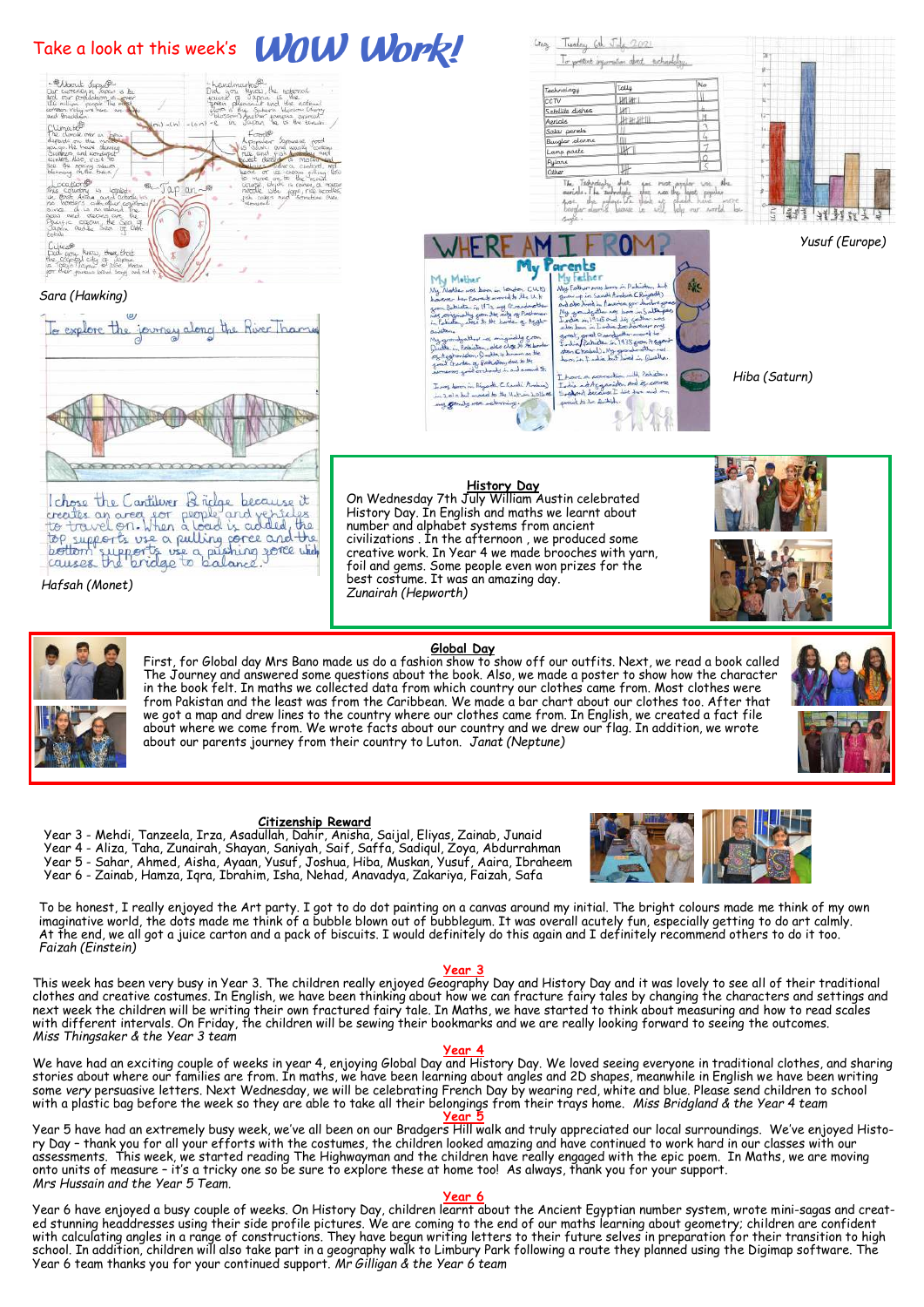# **Word of the Week**

| W/b 12 <sup>th</sup> July 2021                                                                                                                           | W/b 19 <sup>th</sup> July 2021                                                                                                                                                                                                                                                                                                                                                                                                               |
|----------------------------------------------------------------------------------------------------------------------------------------------------------|----------------------------------------------------------------------------------------------------------------------------------------------------------------------------------------------------------------------------------------------------------------------------------------------------------------------------------------------------------------------------------------------------------------------------------------------|
| Word of the week - admiration                                                                                                                            | Word of the week - integrity                                                                                                                                                                                                                                                                                                                                                                                                                 |
| To <b>admire</b> , means to appreciate and                                                                                                               | Integrity is doing the right thing even when it's hard, or when                                                                                                                                                                                                                                                                                                                                                                              |
| respect an object, quality, or person.                                                                                                                   | no one is looking.                                                                                                                                                                                                                                                                                                                                                                                                                           |
| It is to look up to someone with                                                                                                                         | How we can display integrity:                                                                                                                                                                                                                                                                                                                                                                                                                |
| respect because of who they are and                                                                                                                      | The first step to integrity is to know the rules or laws. Know                                                                                                                                                                                                                                                                                                                                                                               |
| what they do. So, if you look at                                                                                                                         | what is expected of you and others so you know how to act.                                                                                                                                                                                                                                                                                                                                                                                   |
| someone with a feeling that they are                                                                                                                     | Some simple rules are things like don't steal, don't hit, and                                                                                                                                                                                                                                                                                                                                                                                |
| amazing, you're admiring them.                                                                                                                           | don't lie, which are rules that everyone should abide by. In                                                                                                                                                                                                                                                                                                                                                                                 |
| For example, you can admire your                                                                                                                         | everything that you do, first ask yourself—am I breaking a                                                                                                                                                                                                                                                                                                                                                                                   |
| parents because they are good role                                                                                                                       | rule?                                                                                                                                                                                                                                                                                                                                                                                                                                        |
| models. Or you may admire a world                                                                                                                        | You can even have smaller rules like how to play a board game.                                                                                                                                                                                                                                                                                                                                                                               |
| leader or a public figure because of                                                                                                                     | It's not fun to play a game with someone who doesn't follow the                                                                                                                                                                                                                                                                                                                                                                              |
| the work they are doing.                                                                                                                                 | rules.                                                                                                                                                                                                                                                                                                                                                                                                                                       |
| Admiring someone's qualities can                                                                                                                         | It also applies when you see someone else breaking a rule. If                                                                                                                                                                                                                                                                                                                                                                                |
| allow us to see the ones we might                                                                                                                        | someone is bullying another person, then you know that they                                                                                                                                                                                                                                                                                                                                                                                  |
| want to adopt ourselves, to help us                                                                                                                      | aren't doing what they are supposed to. We are supposed to                                                                                                                                                                                                                                                                                                                                                                                   |
| succeed in our own lives.                                                                                                                                | treat others how we want to be treated.                                                                                                                                                                                                                                                                                                                                                                                                      |
| For example, qualities to admire in a<br>teaching assistant are that they are:<br>Patient<br>Caring<br>Helpful<br>Supportive<br>Cooperative<br>Organised | Having integrity shows people what your heart is really like. Do<br>you do things for the approval of others, or do you do things<br>because you have a strong character? If you have a strong<br>character, then people know that they can trust you. That's<br>important for any and every relationship you have.<br>Trust is a hard thing to earn, but by doing what's right at all<br>times, you'll have trust with everyone around you. |
| What qualities do you see in some-<br>one you know, that you admire?                                                                                     | Integrity can be difficult, but after you practice it, it'll<br>become easier and easier. Share your knowledge of integrity<br>and teach the importance of having integrity to your friends so<br>that they can be better friends. Always try your best to stand<br>up for what is right, no matter how hard it is or who is<br>watching.                                                                                                    |

## **Cool Website**

Fancy using your summer holiday to become record breaker? The <u>Guinness World Records website</u> is an amazing place to find out the tallest, strongest, widest and weirdest- anything that has broken a world record can be found there. There are tonnes of videos and games to enjoy, as well as the opportunity to become a record breaker yourself- there are lots of challenges that you can complete at home.